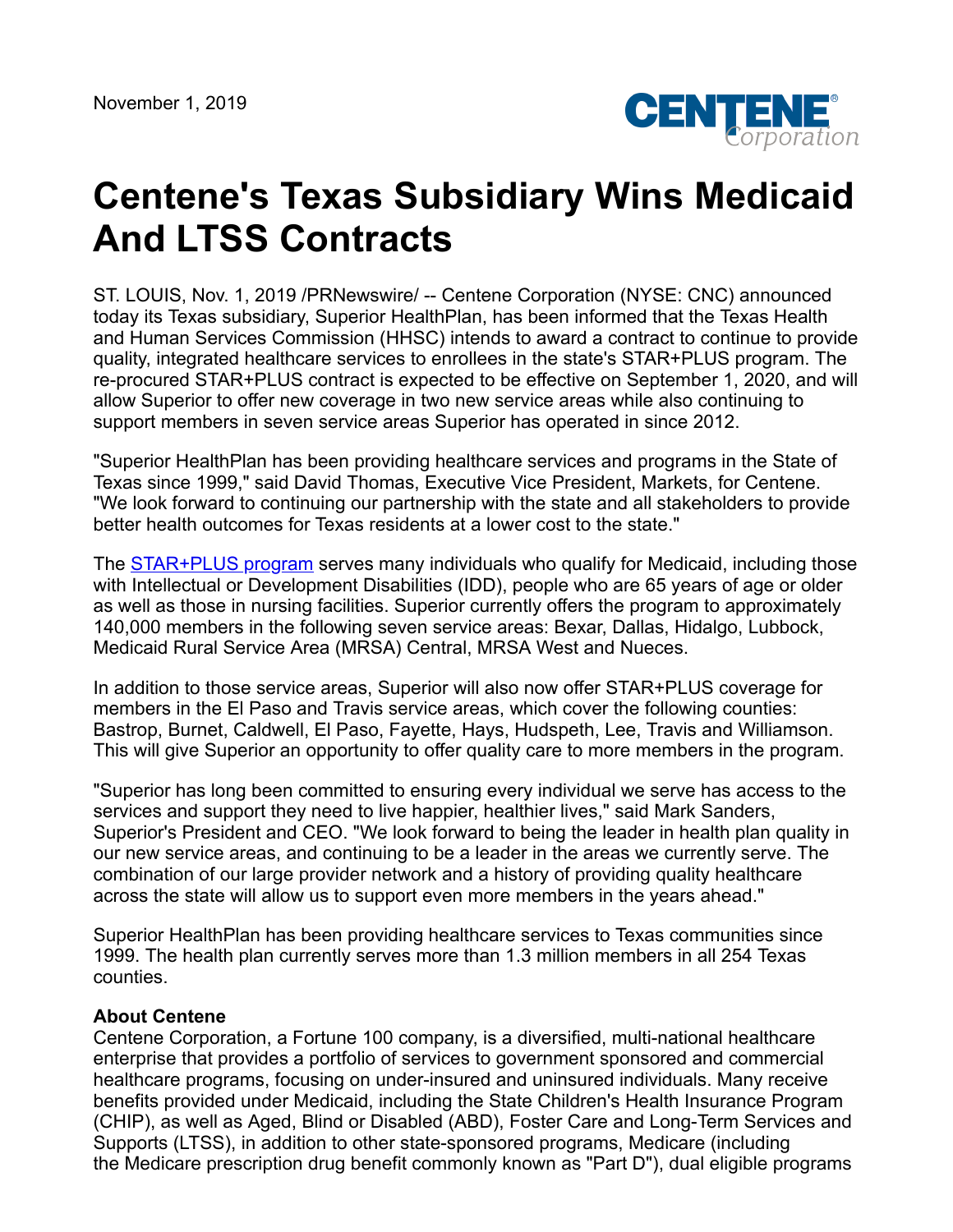and programs with the U.S. Department of Defense. Centene also provides healthcare services to groups and individuals delivered through commercial health plans. Centene operates local health plans and offers a range of health insurance solutions. It also contracts with other healthcare and commercial organizations to provide specialty services including behavioral health management, care management software, correctional healthcare services, dental benefits management, commercial programs, home-based primary care services, life and health management, vision benefits management, pharmacy benefits management, specialty pharmacy and telehealth services.

Centene uses its investor relations website to publish important information about the company, including information that may be deemed material to investors. Financial and other information about Centene is routinely posted and is accessible on Centene's investor relations website, <http://www.centene.com/investors>.

## **Cautionary Statement on Forward-Looking Statements of Centene**

All statements, other than statements of current or historical fact, contained in this communication are forward-looking statements. Without limiting the foregoing, forwardlooking statements often use words such as "believe," "anticipate," "plan," "expect," "estimate," "intend," "seek," "target," "goal," "may," "will," "would," "could," "should," "can," "continue" and other similar words or expressions (and the negative thereof). In particular, these statements include, without limitation, statements about Centene's future operating or financial performance, market opportunity, growth strategy, competition, expected activities in completed and future acquisitions, including statements about the impact of Centene's proposed acquisition of WellCare Health Plans, Inc. (the "WellCare Transaction"), Centene's recent acquisition (the "Fidelis Care Acquisition") of substantially all the assets of New York State Catholic Health Plan, Inc., d/b/a Fidelis Care New York ("Fidelis Care"), investments and the adequacy of Centene's available cash resources.

These forward-looking statements reflect Centene's current views with respect to future events and are based on numerous assumptions and assessments made by us in light of Centene's experience and perception of historical trends, current conditions, business strategies, operating environments, future developments and other factors Centene believes appropriate. By their nature, forward-looking statements involve known and unknown risks and uncertainties and are subject to change because they relate to events and depend on circumstances that will occur in the future, including economic, regulatory, competitive and other factors that may cause Centene's or its industry's actual results, levels of activity, performance or achievements to be materially different from any future results, levels of activity, performance or achievements expressed or implied by these forward-looking statements. These statements are not guarantees of future performance and are subject to risks, uncertainties and assumptions.

All forward-looking statements included in this press release are based on information available to us on the date of this communication. Except as may be otherwise required by law, Centene undertakes no obligation to update or revise the forward-looking statements included in this communication, whether as a result of new information, future events or otherwise, after the date of this press release. You should not place undue reliance on any forward-looking statements, as actual results may differ materially from projections, estimates, or other forward-looking statements due to a variety of important factors, variables and events including, but not limited to, the following: (i) the risk that regulatory or other approvals required for the WellCare Transaction may be delayed or not obtained or are obtained subject to conditions that are not anticipated that could require the exertion of management's time and Centene's resources or otherwise have an adverse effect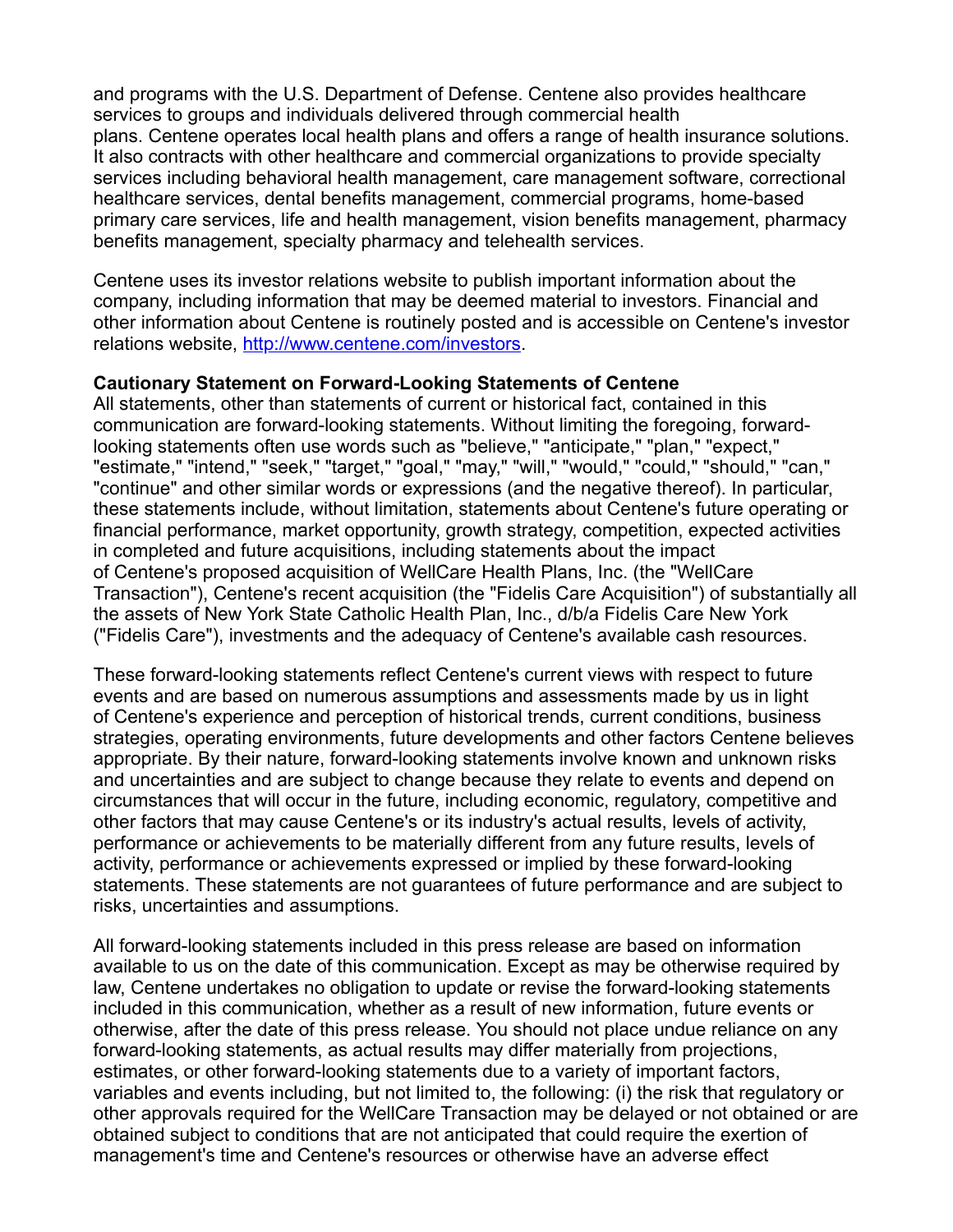on Centene; (ii) the possibility that certain conditions to the consummation of the WellCare Transaction will not be satisfied or completed on a timely basis and accordingly the WellCare Transaction may not be consummated on a timely basis or at all; (iii) uncertainty as to the expected financial performance of the combined company following completion of the WellCare Transaction; (iv) the possibility that the expected synergies and value creation from the WellCare Transaction will not be realized, or will not be realized within the expected time period; (v) the exertion of management's time and Centene's resources, and other expenses incurred and business changes required, in connection with any regulatory, governmental or third party consents or approvals for the WellCare Transaction; (vi) the risk that unexpected costs will be incurred in connection with the completion and/or integration of the WellCare Transaction or that the integration of WellCare will be more difficult or time consuming than expected; (vii) the risk that potential litigation in connection with the WellCare Transaction may affect the timing or occurrence of the WellCare Transaction, cause it not to close at all, or result in significant costs of defense, indemnification and liability; ; (viii) unexpected costs, charges or expenses resulting from the WellCare Transaction; (ix) the possibility that competing offers will be made to acquire WellCare (x) the inability to retain key personnel; (xi) disruption from the announcement, pendency and/or completion of the WellCare Transaction, including potential adverse reactions or changes to business relationships with customers, employees, suppliers or regulators, making it more difficult to maintain business and operational relationships; and (xii) the risk that, following the WellCare Transaction, the combined company may not be able to effectively manage its expanded operations.

Additional factors that may cause actual results to differ materially from projections, estimates, or other forward-looking statements include, but are not limited to, the following: (i) Centene's ability to accurately predict and effectively manage health benefits and other operating expenses and reserves; (ii) competition; (iii) membership and revenue declines or unexpected trends; (iv) changes in healthcare practices, new technologies, and advances in medicine; (v) increased healthcare costs, (vi) changes in economic, political or market conditions; (vii) changes in federal or state laws or regulations, including changes with respect to income tax reform or government healthcare programs as well as changes with respect to the Patient Protection and Affordable Care Act and the Health Care and Education Affordability Reconciliation Act, collectively referred to as the Affordable Care Act ("ACA"), and any regulations enacted thereunder that may result from changing political conditions or judicial actions, including the ultimate outcome of the District Court decision in "Texas v. United States of America" regarding the constitutionality of the ACA; (viii) rate cuts or other payment reductions or delays by governmental payors and other risks and uncertainties affecting Centene's government businesses; (ix) Centene's ability to adequately price products on federally facilitated and state-based Health Insurance Marketplaces; (x) tax matters; (xi) disasters or major epidemics; (xii) the outcome of legal and regulatory proceedings; (xiii) changes in expected contract start dates; (xiv) provider, state, federal and other contract changes and timing of regulatory approval of contracts; (xv) the expiration, suspension, or termination of Centene's contracts with federal or state governments (including but not limited to Medicaid, Medicare, TRICARE or other customers); (xvi) the difficulty of predicting the timing or outcome of pending or future litigation or government investigations; (xvii) challenges to Centene's contract awards; (xviii) cyber-attacks or other privacy or data security incidents; (xix) the possibility that the expected synergies and value creation from acquired businesses, including, without limitation, the Fidelis Care Acquisition, will not be realized, or will not be realized within the expected time period; (xx) the exertion of management's time and Centene's resources, and other expenses incurred and business changes required in connection with complying with the undertakings in connection with any regulatory, governmental or third party consents or